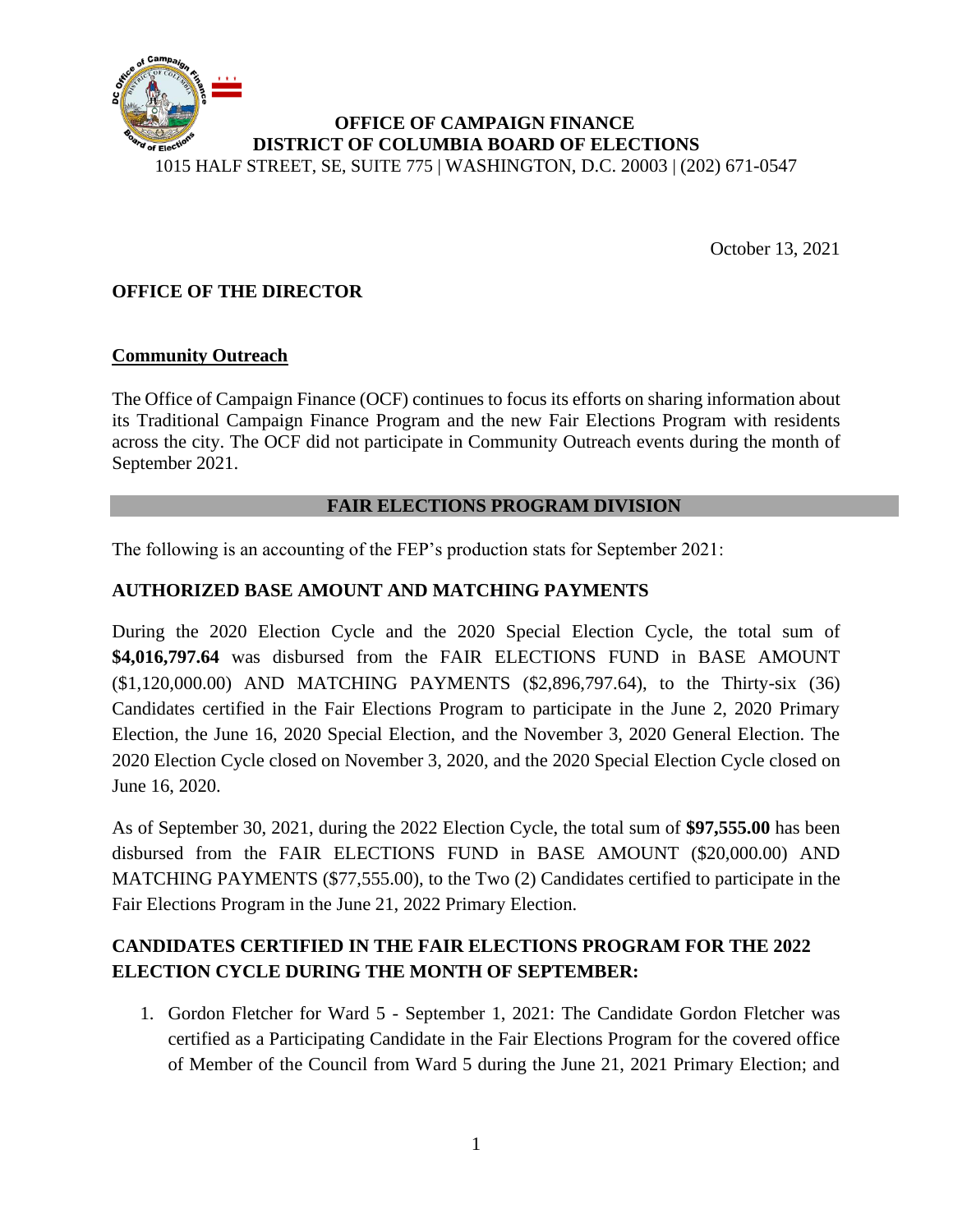the sums of \$29,430.00 in Matching payments and \$20,000.00 for one half of the Base Amount payment were authorized for disbursement.

2. Cheh 2022 - September 1, 2021: The Candidate Mary Cheh was certified as a Participating Candidate in the Fair Elections Program for the covered office of Member of the Council from Ward 3 during the June 21, 2021 Primary Election; and the sum of \$48,125.00 in Matching payments was authorized for disbursement.

### **DESK REVIEWS AND OTHER ACTIVITIES**

|  |  |  |  |  | Desk Reviews of Termination and Amended Reports of Receipts and Expenditures |
|--|--|--|--|--|------------------------------------------------------------------------------|
|  |  |  |  |  |                                                                              |
|  |  |  |  |  |                                                                              |

#### **REMITTED FUNDS**

As of September 30, 2021, the total sum of **\$140,686.88** has been remitted for deposit in the Fair Elections Fund from the campaign operations of Participating Candidates in the 2020 Special Election and the 2020 Election Cycle.

### **ONGOING POST-ELECTION FULL FIELD AUDITS**

The following thirty-four (34) Post-Election Audits are currently ongoing before the Fair Elections Program at various stages, including Audit Documentation received and Audit in progress, or referred to the Office of the General Counsel for Enforcement Proceedings.

**Post-Election Audits – The June 2, 2020 Primary Election** (Audits initiated on June 19, 2020 of the Campaign Operations of those Candidates who did not proceed to the General Election):

1. Green for Ward 7 – Audit documentation received on August 6, 2020. Audit is in progress.

2. Kelvin Brown for DC Council Ward 7 – Audit complete. **Preliminary Statement of Finding issued on June 23, 2021.** Response submitted on August 19, 2021 under review of the FEP Manager.

3.Evans 2020 – Audit complete. **Preliminary Statement of Findings issued on April 15, 2021.**  Response submitted on May 21, 2021 under review of the FEP Manager.

2. Yilin for Ward 2 – Audit complete. **Preliminary Statement of Findings issued on April 15, 2021.** Response submitted on May 21, 2021 under review of the FEP Manager.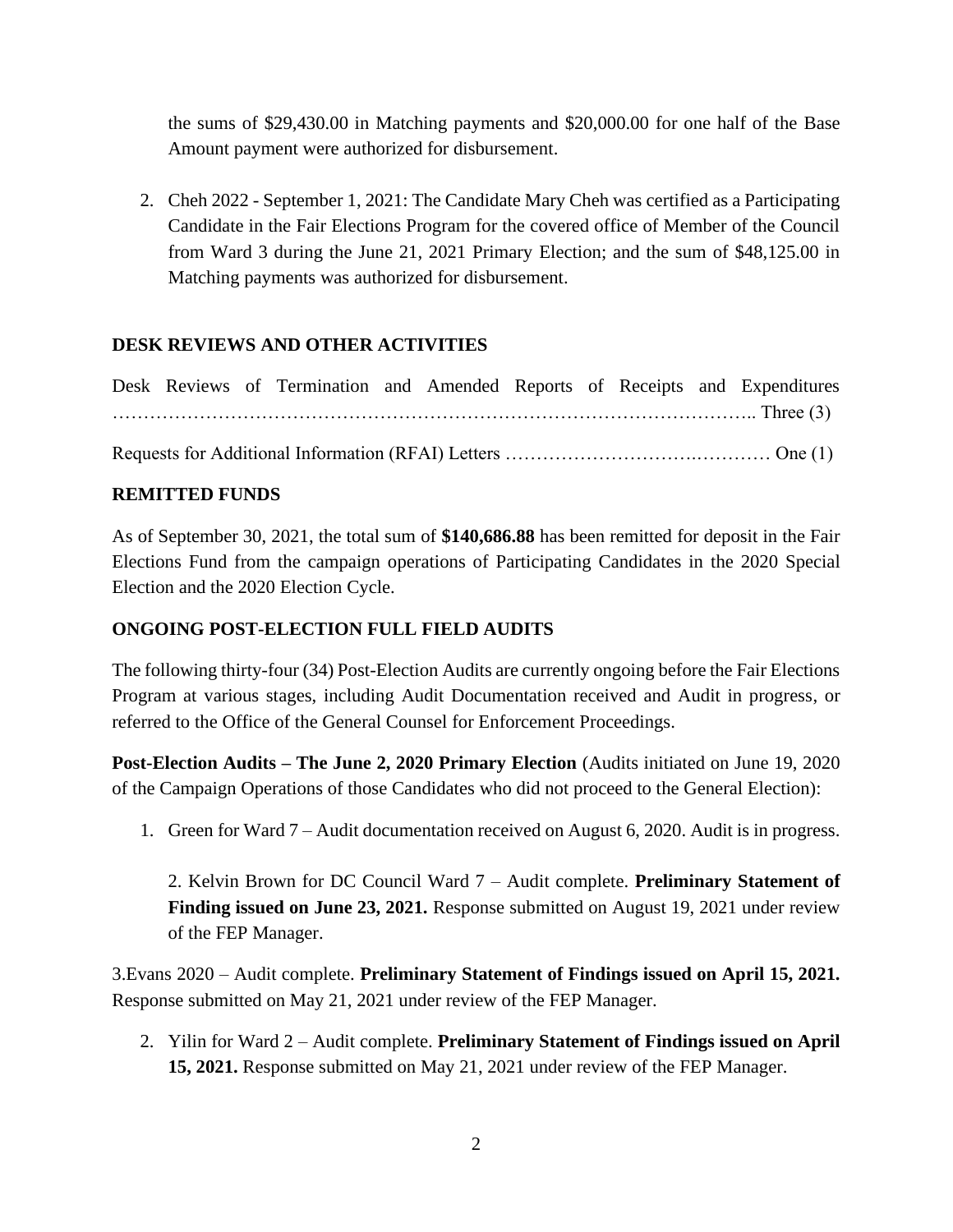- 3. Patrick Kennedy for Ward 2 Audit complete. **Preliminary Statement of Findings issued on August 5, 2021.** Response submitted on September 30, 2021 under review of the FEP Manager.
- 4. Mike for Ward 8 Audit complete. **Preliminary Statement of Finding issued on June 23, 2021**.Response submitted on July 14, 2021 under review of the FEP Manager.
- 5. Kishan for DC 2020 Referred to the Office of the General Counsel (OGC) on February 16, 2021 for failure to submit the required documentation. Hearing held on March 10, 2021 no response from Committee,  $2<sup>nd</sup>$  Hearing held on March 25, 2021 no response from Committee. **OGC issued an Order on April 20, 2021, and the Kishan for DC 2020 Campaign Committee was fined One Thousand Five Hundred Dollars (\$1,500).** Will state Audit based on FEP Preliminary Report.
- 6. Jordan Grossman for Ward 2 Audit complete. **Preliminary Statement of Finding issued on June 30, 2021.** Response submitted July 12, 2021 under review of the FEP Manager.
- 1. John Fanning for Ward 2 Extension approved until October 12, 2020 for submission of financial records. Documentation was not received. Referred to the Office of the General Counsel (OGC) on February 12, 2021. Hearing held March 10, 2021 no response from the Committee. As of October 8, 2021, the committee has not responded to the Audit Letter. Will state Audit based on FEP Preliminary Report.
- 2. Elect Renee Bowser Audit complete. **Preliminary Statement of Finding issued on June 23, 2021.** Response submitted on July 24, 2021 under review of the FEP Manager.

**Post-Election Audits: The June 16, 2020 Special Election** (Audits initiated on July 6, 2020 of the Campaign Operations of those Candidates who participated in the Special Election)

- 1. Kishan Putta, Kishan Putta for Ward 2 Special Election 2020 Audit complete. **Preliminary Statement of Finding issued on June 23, 2021.** No response. Will state Audit based on FEP Preliminary Report.
- 2. John Fanning, John Fanning for Ward 2 Special Election 2020 – Extension approved until October 12, 2020 for the submission of the financial records. Documentation was not received. Referred to the Office of the General Counsel (OGC) on February 12, 2021. Enforcement Action pending.
- 3. Jordan Grossman, Jordan Grossman for Ward 2 Special Election Audit complete. **Preliminary Statement of Finding issued on June 30, 2021.** Response received on July 12, 2021 under review by the FEP Manager.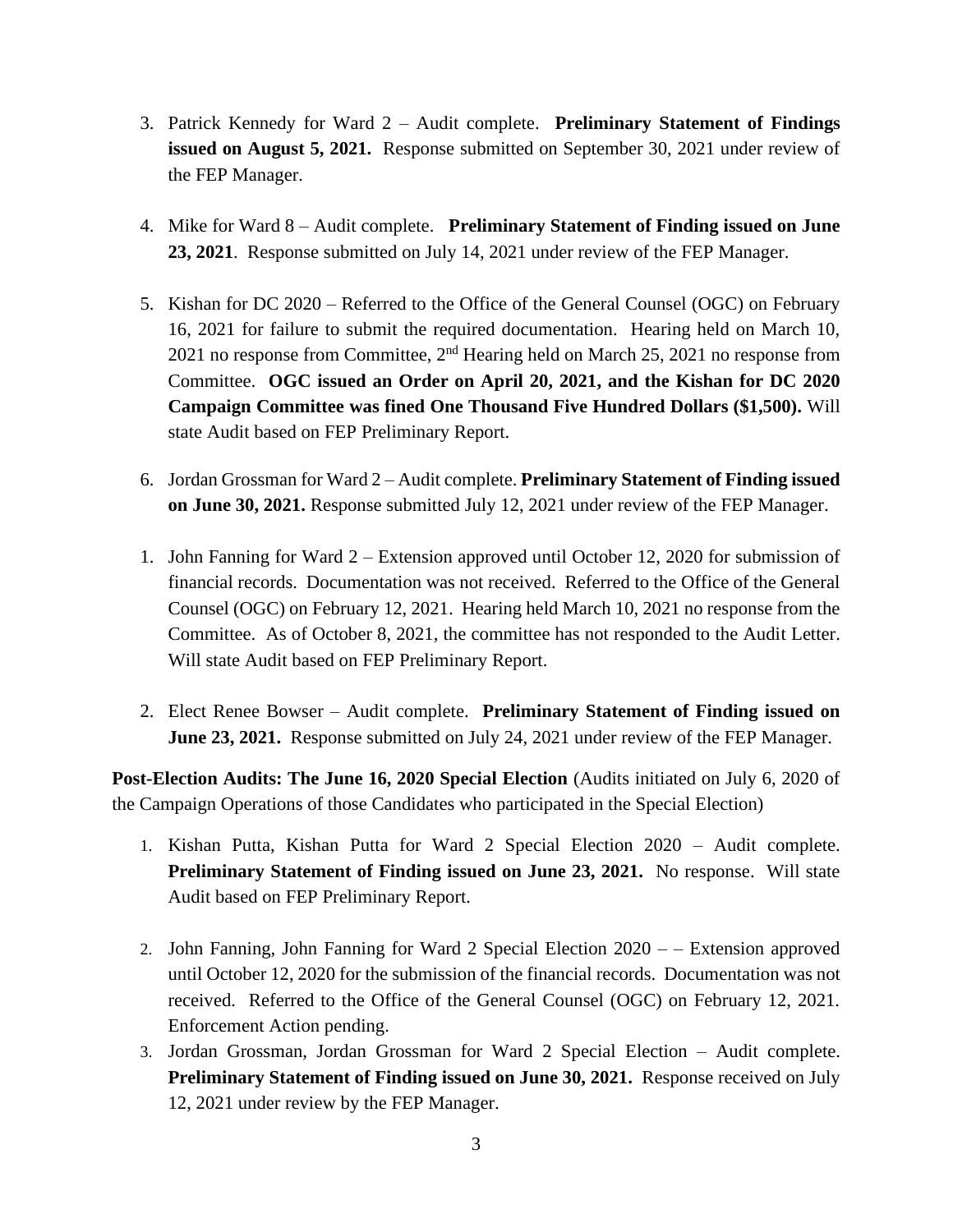4. Patrick Kennedy, Patrick Kennedy for Ward 2 Special June 16, 2020 - Audit complete. **Preliminary Statement of Finding issued on June 23, 2021.** Response submitted on July 15, 2021 under review of the FEP Manager.

**Post-Election Audits: The November 3, 2021 General Election** (Audits initiated on March 30, 2021 of the Campaign Operations of those Candidates who participated in the November 3, 2020 General Election)

- 1. Friends of Allister Chang Audit complete. **Preliminary Statement of Findings issued on August 5, 2021.** Will state Audit based on FEP Preliminary Report.
- 2. Chander for Council Audit documentation has been received. Audit in progress.
- 3. Friends of Christina Henderson Audit complete. **Preliminary Statement of Findings issued on June 23, 2021.** Response received July 9, 2021 under review by the FEP Manager.
- 4. Committee to Elect Dontrell Smith Audit complete. **Preliminary Statement of Finding issued on August 19, 2021.** Response received on September 23, 2021 under review by the Audit Manager.
- 5. Let's Reid 2020 Audit documentation has been received. Audit in progress.
- 6. Committee to Elect Eboni Rose Thompson for DC SBOE Ward 7 Audit complete. **Preliminary Statement of Finding issued on August 5, 2021.** Response received on September 10, 2021 under review of the FEP Manager.
- 7. Ed Lazere for DC Council At-Large Audit documentation received on June 7, 2021. Audit in progress.
- 8. Franklin for DC 2020 Audit documentation received on May 7, 2021. Audit in progress.
- 9. Frazier for Ward 4 Audit documentation has been received. Audit in progress.
- 10. James for Ward 2 State Board of Education Audit initiated on March 30, 2021, no documentation received. Referred to the OGC, Hearing held on August 11, 2021, No one representing the committee attended. OGC will reschedule the Hearing.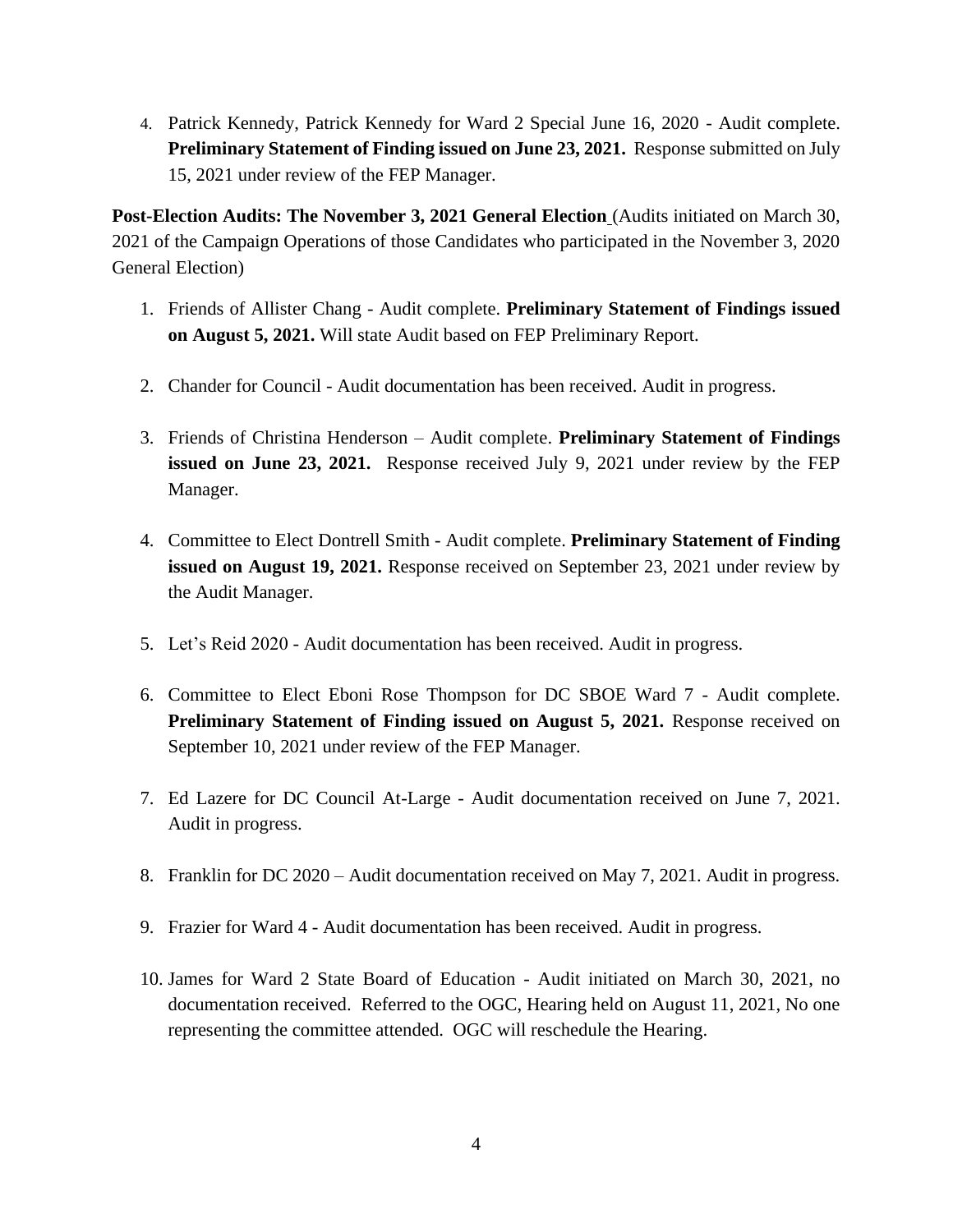- 11. Committee to Elect Janeese Lewis George Audit initiated on March 30, 2021. No documentation received as of June 30, 2021. Referred to OGC on August 23, 2021. Audit documentation received on Oct. 4, 2021. Audit in progress.
- 12. Committee to Elect Jeanne' Lewis for City Council Audit documentation received on August 15, 2021. Audit in progress.
- 13. Karen for 7 SBOE 2020 Audit initiated on March 30, 2021. No documentation received as of June 30, 2021. Referred to OGC on August 23, 2021. Audit documentation received on Oct. 4, 2021. Audit in progress.
- 14. Monica Palacio for City Council Audit initiated on March 30, 2021. No documentation received as of June 30, 2021. Referred to OGC on August 23, 2021. Audit documentation received on Oct. 5, 2021. Audit in progress.
- 15. The Committee to Elect Mysiki Valentine Audit initiated on March 30, 2021. No documentation received as of June 30, 2021. Referred to the OGC on August 23, 2021. Audit documentation received on Oct. 4, 2021. Audit in progress.
- 16. Re-Elect Trayon White 2020 Audit documents received on June 6, 2021. Audit in progress.
- 17. Vincent Orange 2020 Audit documentation has been received Audit in progress.
- 18. Will Merrifield for DC Audit documents received on June 6, 2021. Audit in progress.
- 19. Markus For DC Audit initiated on March 30, 2021. No documentation received as of June 30, 2021. Referred to OGC on August 23, 2021. Hearing held on October 6, 2021. No one from the Committee attended. Order entered imposing Fine of Two Thousand Eight Hundred Fifty Dollars (\$2,850.00) for the failure to respond to the Audit Inquiry. Will state Audit based on FEP Preliminary Report.
- 20. Randy Downs For Ward 2 Audit initiated on March 30, 2021. No documentation received as of June 30, 2021. Referred to OGC on August 23, 2021. Enforcement Action pending.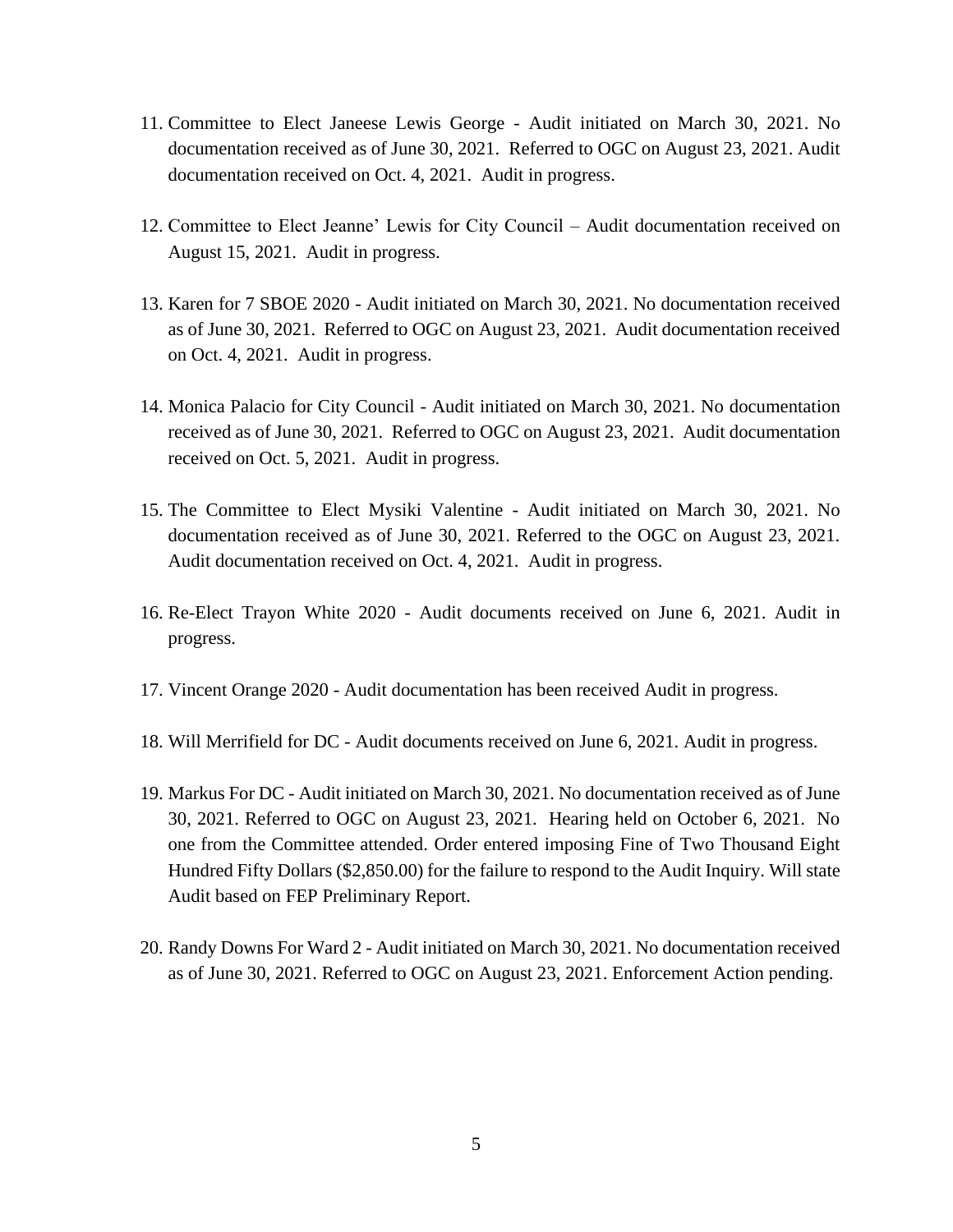#### **PUBLIC INFORMATION AND RECORDS MANAGEMENT DIVISION**

The following is an accounting of the PIRMs production stats for September 2021:

#### **FILING OF REPORTS OF RECEIPTS AND EXPENDITURES**

#### **Legal Defense Committees**

**Eighteenth Report of Receipts & Expenditures**

*(Due Wednesday September 1, 2021)*

| Total number of required filers           |                  |
|-------------------------------------------|------------------|
| Total number of timely filers             |                  |
| Total number of late filers               | $\left( \right)$ |
| Total number of extensions requested      | $\left( \right)$ |
| Total number of extensions granted        | $\left( \right)$ |
| Total number of FTF                       | 0                |
| Total number of OGC referrals             | $\left( \right)$ |
| <b>Total number of Electronic Filings</b> |                  |
| Total number of Certified E-Filings       |                  |

## **REFERRALS TO THE OFFICE OF THE GENERAL COUNSEL**

*Failure to Timely file the July 31st Report of Receipts & Expenditures*

#### **Principal Campaign Committees**

| The Cmte. To Elect Prof. Alpha Bah, Esq, MBA | Toliver for Ward 4                           |
|----------------------------------------------|----------------------------------------------|
| Alpha Bah, Candidate/Treasurer               | Dwayne Toliver, Candidate/Treasurer          |
| Kinlow Ward 8 Strong                         | Patterson For Ward 8                         |
| Johnnie Ferguson, Treasurer                  | Jacque Patterson, Candidate/Treasurer        |
| Friends of Courtney R. Snowden               | Carter At-Large 2014                         |
| Courtney Snowden, Candidate/Treasurer        | Christian Carter, Candidate/Treasurer        |
| Committee to Elect Jacque Patterson 2016     | Bonita Goode 2016                            |
| Lamont Harrell, Treasurer                    | Bonita Goode, Candidate/Treasurer            |
| <b>Principal Campaign Committees 2020</b>    |                                              |
| Edwards for Ward 4 2020                      | Cmte. to Elect Claudia Barragan City Council |
| Marlena Edwards, Treasurer                   | Jose Valcarcel, Treasurer                    |
| The Committee to Elect Perry Redd            | Jacque4DC                                    |
| David Schwartzman, Treasurer                 | Derrell Simpson, Treasurer                   |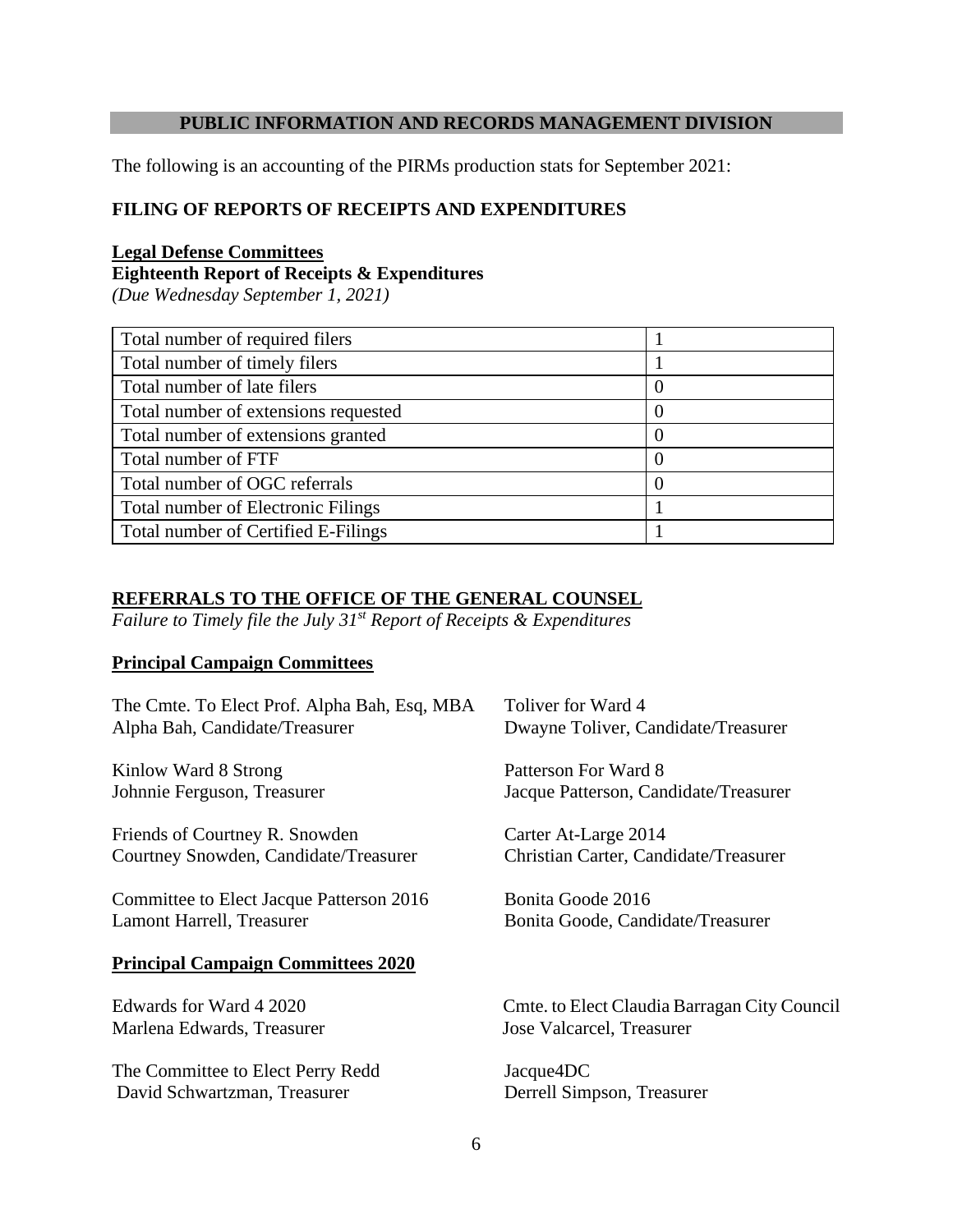Citizens to Elect Bill Lewis 2020 Oye 4 U.S. Representative 2022 Charlotte B. Lewis, Treasurer Adeoye Owolewa, Treasurer

Citizens to Elect Bill Lewis Charlotte B. Lewis, Treasurer

#### **Principal Campaign Committees 2020 (Public Finance)**

Monica Palacio for City Council Martin for Ward 2<br>
Juan Jara, Treasurer Sarah Palenik, Trea

Markus for DC  $\qquad \qquad$  James for Ward 2 SBOE Markus Batchelor, Treasurer James Harnett, Treasurer

Washington for Ward 8 DC Keith Silver for DC Abiye Abebe, Treasurer Keith Silver, Treasurer

Cmte. To Elect Stuart Anderson 2020 Randy Downs for Ward 2 Stuart Anderson, Candidate Jesse Jackson, Treasurer

James for Ward 2 State Board of Education James Harnett, Treasurer

#### **Political Action Committees**

Capital Stonewall Democrats (Formerly Gertrude Stein Democratic Club) Detrick Campbell, Treasurer

#### **Initiative Committees**

U.S. Citizens Recovery Initiative Alliance, Inc. John Cheeks, Treasurer

D.C. Recovery Act for Living Descendants of American Slaves John Cheeks, Treasurer

#### **Referendum Committees**

Money Supply Increase Initiative & Referendum Ameer Flippin, Treasurer

Sarah Palenik, Treasurer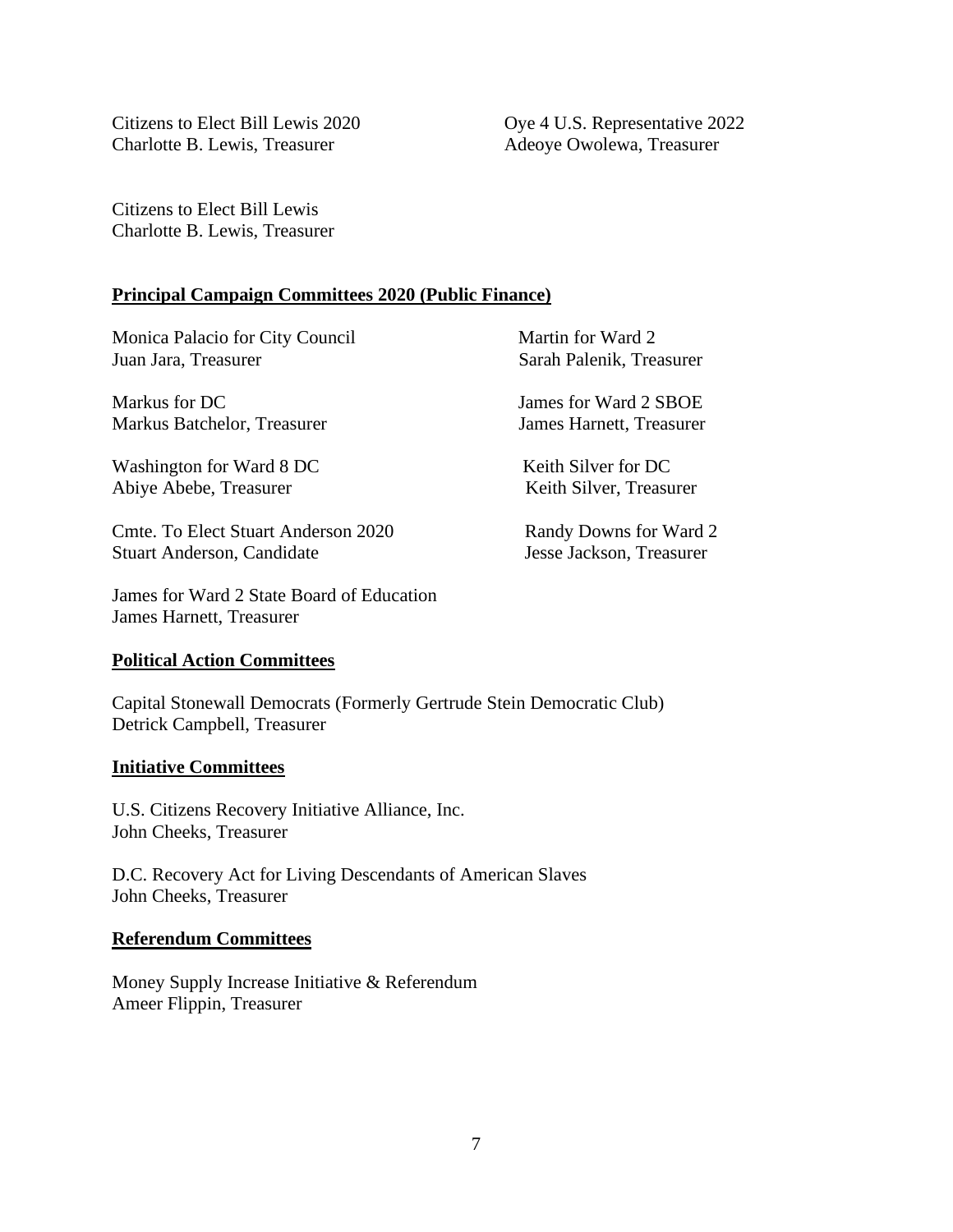#### **NEW CANDIDATES/COMMITTEES\***

2022 Election Cycle (This is a running list for the 2022 Election Cycle of Candidate/Committee Registrations) **(September 2021 Registrations are Highlighted).**

## **Traditional Candidates (6)**

| Barbara Summers (Mayor):                          | Registration Date: 6/25/2019 |
|---------------------------------------------------|------------------------------|
| Karl Racine/Karl Racine 2022* (Attorney General): | Registration Date: 3/12/2020 |
| Phil Mendelson*/Mendelson for Chairman (Council): | Registration Date: 5/5/2021  |
| Adeoye Owolewa*/Oye 4 U.S. Representative 2022:   | Registration Date: 5/11/2021 |
| James Butler/Butler for Mayor 2022:               | Registration Date: 6/24/2021 |
| Rodney Red Grant/Rodney Red Grant for Mayor       | Registration Date: 7/6/2021  |
| Corren Brown (Mayor)                              | Registration Date: 8/23/2021 |
| Fred Hill (Council, At-Large)                     | Registration Date: 8/31/2021 |
| Anita Bonds* (Council, At-Large)                  | Registration Date: 9/1/2021  |

#### **Fair Elections Candidates (3)**

| Ryan Jones/Ryan Jones for AG (Attorney General): | Registration Date: 4/25/2021        |
|--------------------------------------------------|-------------------------------------|
| Mary Cheh/Cheh 2022* (Council, Ward 2):          | Registration Date: 6/17/2021        |
| Gordon Fletcher/Gordon Fletcher for Ward 5:      | Registration Date: 7/13/2021        |
| <b>Erin Palmer (Council, Chairperson)</b>        | <b>Registration Date: 9/23/21</b>   |
| Zachary Parker (Council, Ward 5)                 | Registration Date: 8/30/2021        |
| <b>Sharece Crawford (Council, At-Large)</b>      | <b>Registration Date: 9/3/2021</b>  |
| <b>Brianne Nadeau* (Council, Ward 1)</b>         | <b>Registration Date: 9/14/2021</b> |
| Faith Gibson Hubbard (Council, Ward 5)           | <b>Registration Date: 9/28/2021</b> |
|                                                  | (*Incumbent)                        |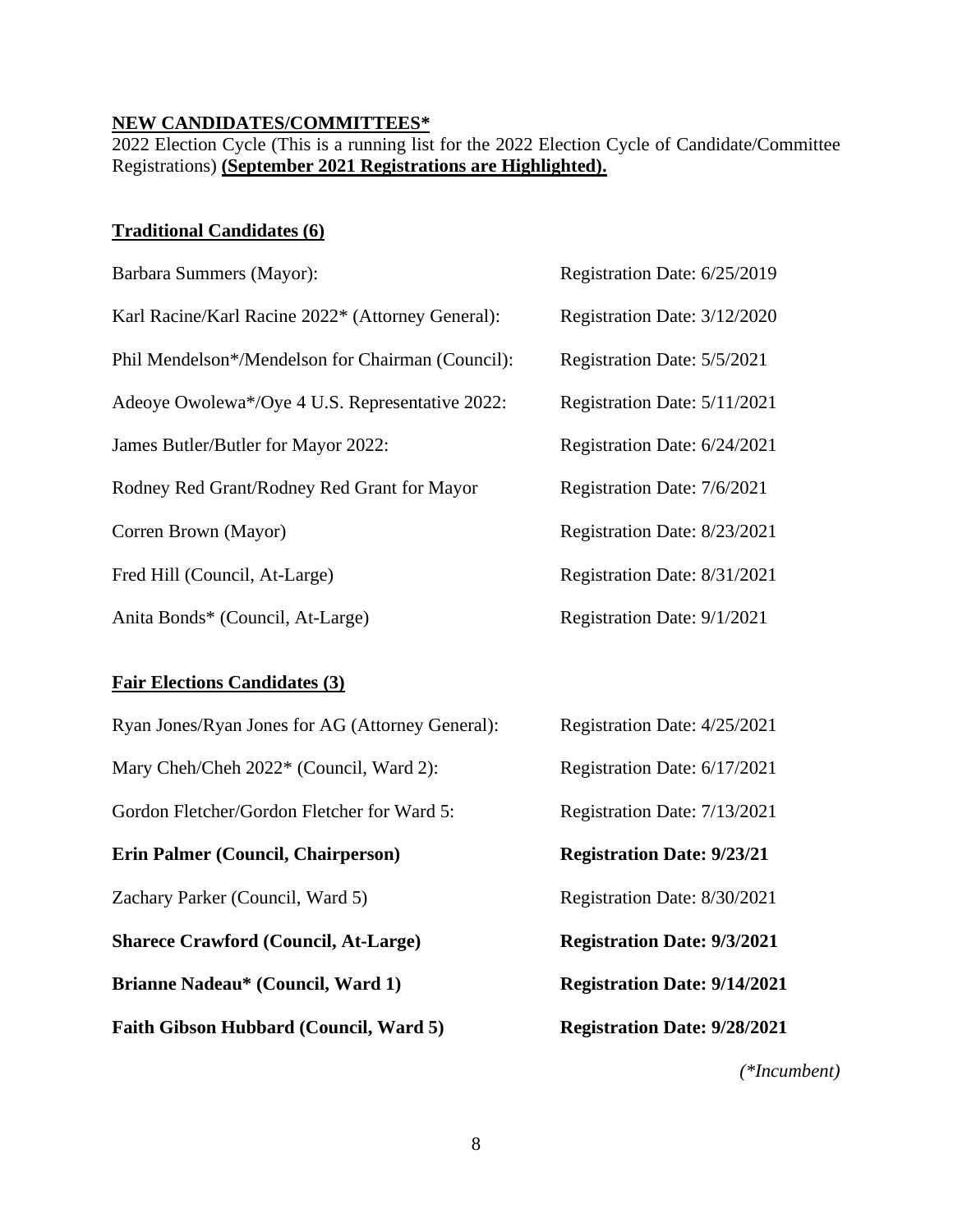#### **Initiative Committees (3)**

Elizabeth Davis Education Equity Pathway Policy Act of 2022: Registration Date: 4/23/2021

DC Committee to Build a Better Restaurant Industry: Registration Date: 6/21/2021

The Black Autonomy Movement: Registration Date: 7/12/2021

#### **Candidates & Treasurers who have completed the OCF Entrance Conference Presentation for September 2021**

- 1. Gordon Fletcher/Candidate for Council, Ward 5
- 2. Ronald D. Thompson, Jr./Treasurer, Erin for DC
- 3. Zachary Parker/Candidate for Council, Ward 5
- 4. C. Allison DeFoe Reese/Treasurer, Friends of Zachary Parker 2022
- 5. Corren Brown/Candidate for Mayor
- 6. Katherine Tilley/Treasurer, Brianne for DC 2022
- 7. Jason Hall/Treasurer, DC for Sharece Crawford
- 8. Don Dinan/Treasurer, Re-Elect Anita Bonds 2022
- 9. Anita Bonds/Candidate for Council, At-Large

### **REPORTS ANALYSIS AND AUDIT DIVISION**

The following is an accounting of the RAAD's production stats for August 23 through October 8, 2021:

#### **DESK REVIEWS (68) AND OTHER ACTIVITIES**

| 10       |
|----------|
| 9        |
| 3        |
| 42       |
| $\Omega$ |
|          |
| $\theta$ |
|          |
|          |
|          |
| $\theta$ |
|          |
|          |
| 10       |
| $\theta$ |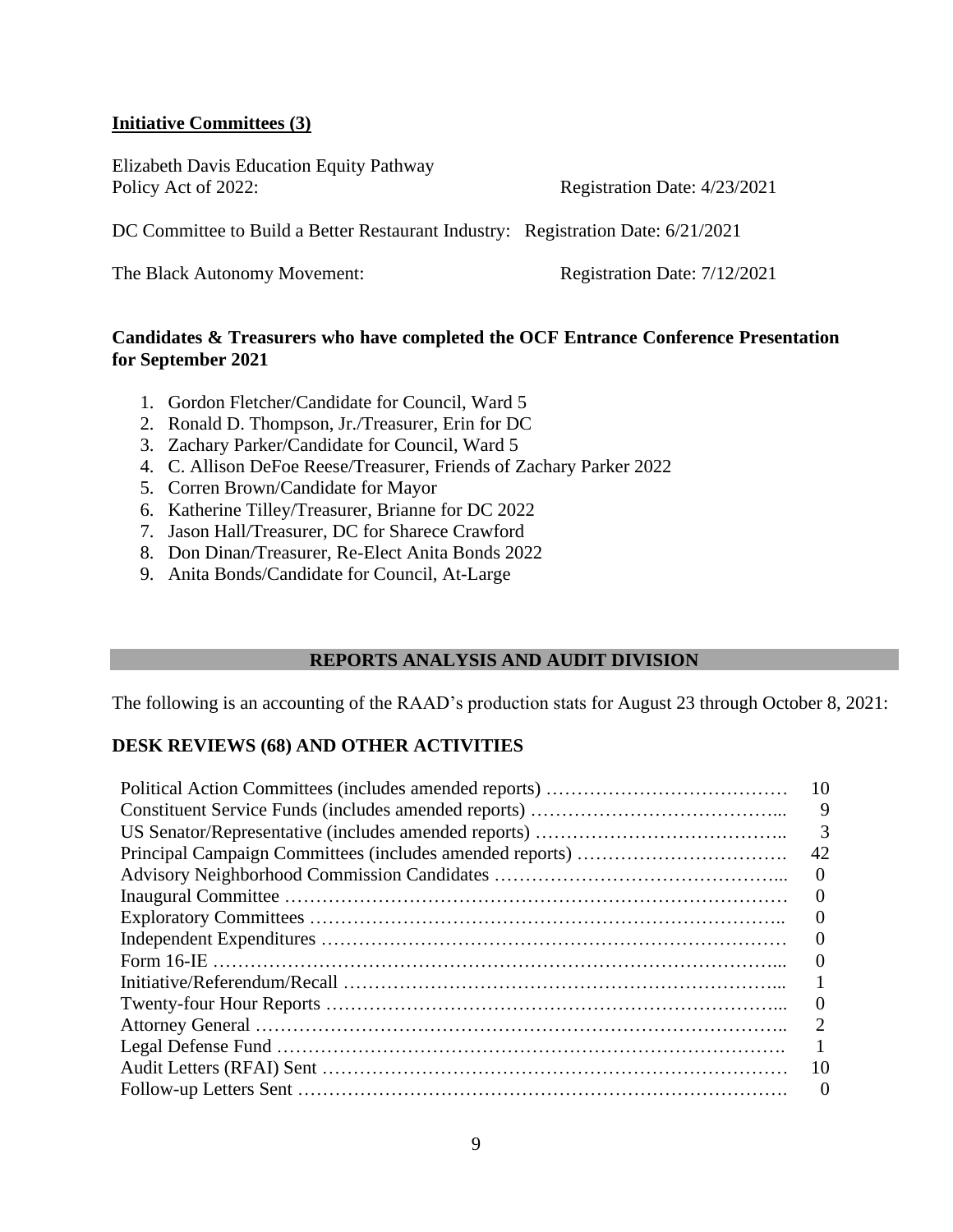| Cases Referred for Contributions with Same Address and Similar Signatures | $\Omega$ |
|---------------------------------------------------------------------------|----------|
|                                                                           |          |
|                                                                           |          |
|                                                                           |          |
|                                                                           |          |
|                                                                           |          |
|                                                                           |          |
|                                                                           |          |

### **AUDITS ISSUED**

None

## **ONGOING AUDITS**

#### **Newly Elected Officials – Full Field Audits**

- **Brooke Pinto for Ward 2** Preliminary Draft Audit Report issued August 25, 2021. The Committee met with the Audit staff on October 8, 2021 to discuss the findings, recommendations, and a response to the Preliminary Draft Audit Report.
- **Jacque4DC At-Large SBOE**  Audit Notification Letter sent 02/08/21(Records due 3/8/21 – Second Reminder sent 03/12/21) Initiated 04/05/21. **Additional Information was requested 06/23/21. Hearing held on August 18, 2021 as reinforcement for additional records. Records were received September 2, 2021. The audit fieldwork will continue.**

### *Candidates in Upcoming 2022 Election and Political Action Committees – July 31, 2021 Report (Audit Notification Letter issued on August 6, 2021)*

- **Mendelson 2022** The Preliminary Draft Statement of Findings was issued on September 24, 2021. The Committee requested an extension to respond until October 24, 2021.
- **Ward 6 Democrats** The audit fieldwork is in complete. The Preliminary Draft Statement of Findings was issued on October 7, 2021.

### *Constituent Service Programs – October 1, 2021 Report of Receipts and Expenditures*

- **Mayor Bowser's Constituent Service Program –** Audit Notification Letter issued on October 8, 2021.
- **Our Ward 5 Constituent Service Program** Audit Notification Letter issued on October 8, 2021.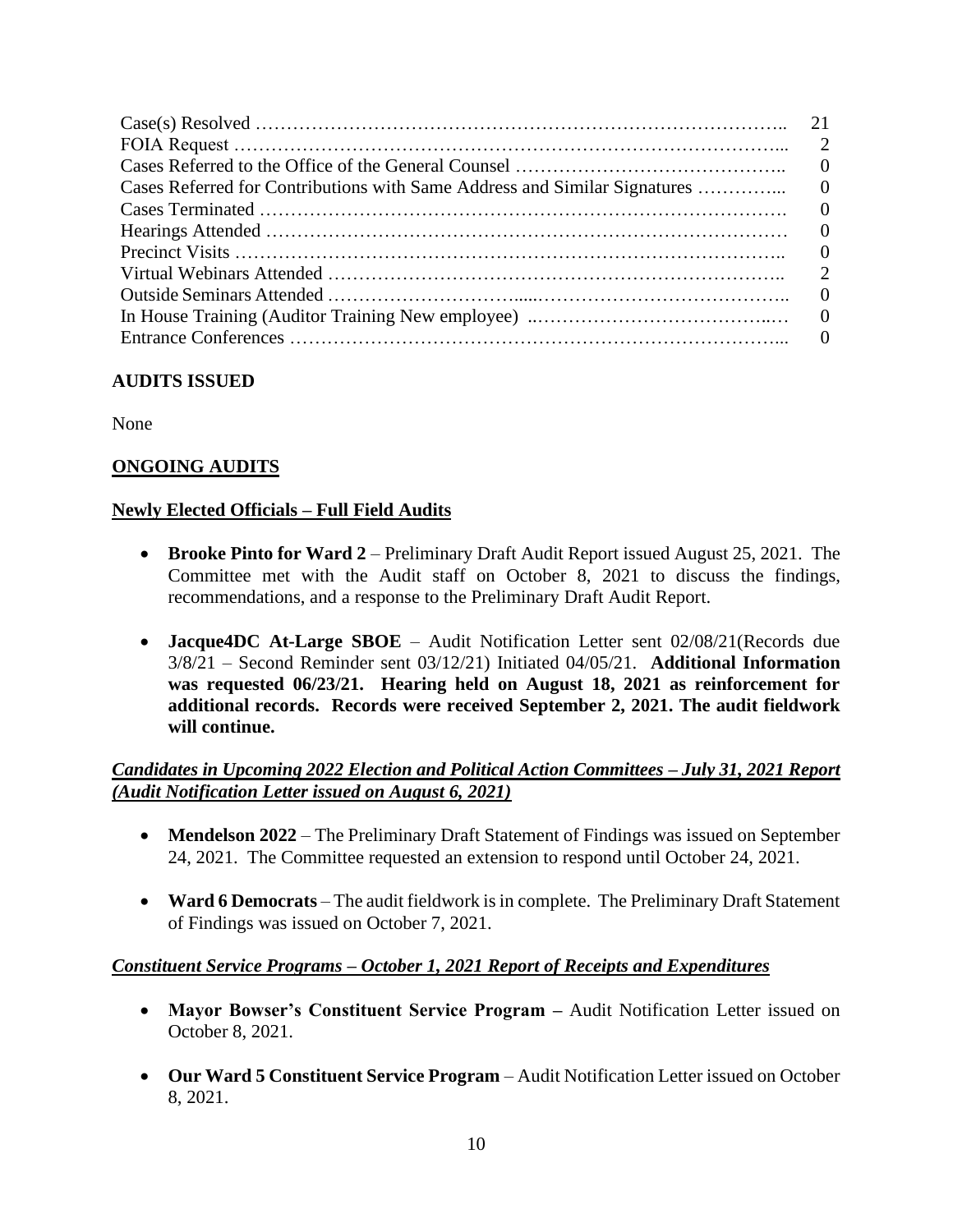## **OFFICE OF THE GENERAL COUNSEL**

|                         | July | August | September        | October | November | December |  |
|-------------------------|------|--------|------------------|---------|----------|----------|--|
| <b>Opinion Request</b>  |      |        | $\overline{2}$   |         |          |          |  |
| Received                |      |        |                  |         |          |          |  |
| <b>Opinion Request</b>  |      |        | $\overline{2}$   |         |          |          |  |
| Completed               |      |        |                  |         |          |          |  |
| Complaints              |      |        | $\overline{0}$   |         |          |          |  |
| Received                |      |        |                  |         |          |          |  |
| <b>Internal Queries</b> |      |        | $\boldsymbol{0}$ |         |          |          |  |
|                         |      |        |                  |         |          |          |  |
| Preliminary             |      |        | $\boldsymbol{0}$ |         |          |          |  |
| Investigations          |      |        |                  |         |          |          |  |
| Initiated               |      |        |                  |         |          |          |  |
| Preliminary             |      |        | $\overline{0}$   |         |          |          |  |
| Investigations          |      |        |                  |         |          |          |  |
| Orders Issued           |      |        |                  |         |          |          |  |
| Full                    |      |        | $\boldsymbol{0}$ |         |          |          |  |
| Investigations          |      |        |                  |         |          |          |  |
| Initiated               |      |        |                  |         |          |          |  |
| Full                    |      |        | $\boldsymbol{0}$ |         |          |          |  |
| Investigations          |      |        |                  |         |          |          |  |
| Orders Issued           |      |        |                  |         |          |          |  |
| Informal                |      |        | 37               |         |          |          |  |
| Hearings                |      |        |                  |         |          |          |  |
| Referred                |      |        |                  |         |          |          |  |
| Informal                |      |        | 34               |         |          |          |  |
| Hearings                |      |        |                  |         |          |          |  |
| Completed               |      |        |                  |         |          |          |  |
| Informal                |      |        | 34               |         |          |          |  |
| Hearings                |      |        |                  |         |          |          |  |
| Orders Issued           |      |        |                  |         |          |          |  |
| Petitions for           |      |        | $\boldsymbol{0}$ |         |          |          |  |
| Enforcement             |      |        |                  |         |          |          |  |
| Referrals to BOE        |      |        |                  |         |          |          |  |

### 2021 MONTHLY IN-TAKE/OUTPUT REPORT OFFICE OF GENERAL COUNSEL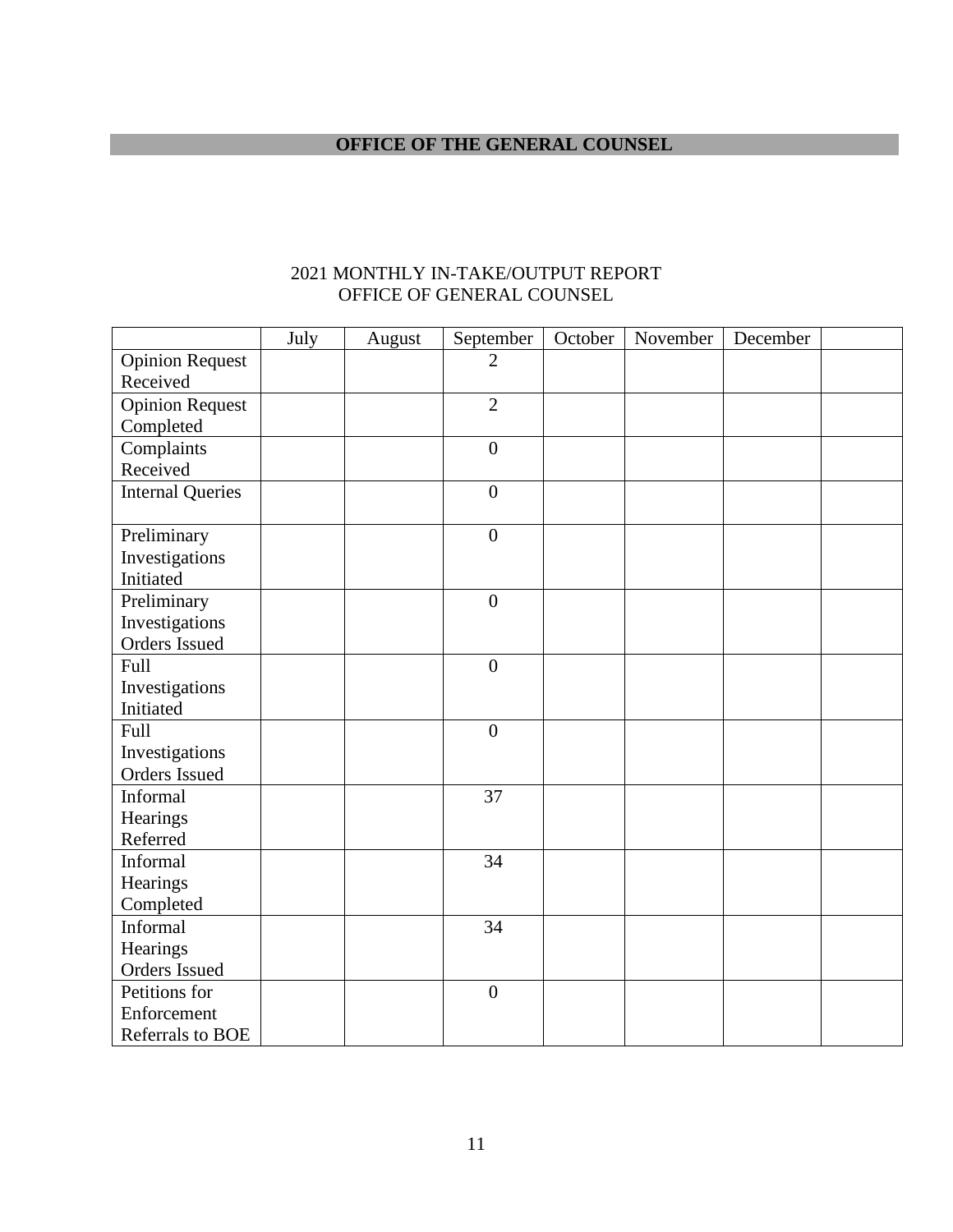\*This figure represents 29 orders in which fines totaling \$52,900.00 were impose, 1 order in which the fine was suspended and 4 orders in which the Notices of Hearings and Statements of Violations were vacated.

Board Statistics for September 2021 Board Meeting October 13, 2021

#### **PIRM**

| PCC                             | 15       |  |
|---------------------------------|----------|--|
| PAC's                           | 1        |  |
| ANC's                           | 0        |  |
| 500 Exemption                   | $\theta$ |  |
| <b>Constituent Services</b>     | 0        |  |
| Statehood Fund                  | $\theta$ |  |
| Initiatives                     | 3        |  |
| Referendum                      | 1        |  |
| Independent Expenditure         |          |  |
| <b>Fair Elections Committee</b> |          |  |

## **RAAD**

| <b>PCC</b>                    |    |  |
|-------------------------------|----|--|
| PAC's                         |    |  |
| <b>Constituent Services</b>   |    |  |
| Statehood Fund                |    |  |
|                               |    |  |
| 1. Notices of Hearings        | 42 |  |
| <b>First Notices</b>          | 29 |  |
| <b>Second Notices</b>         | 13 |  |
| 2. Notices and Orders Vacated | 4  |  |
| 3. Hearings Conducted         |    |  |
| 4. Orders which imposed       | 29 |  |
| fines                         |    |  |

5. Fines imposed \$52,800.00

|            | <b>Brittany Hughes ANC Candidate</b>     |
|------------|------------------------------------------|
|            |                                          |
|            | Ashley Ruff ANC Candidate                |
| \$1,200.00 | Kimory S. Orendoff ANC Candidate         |
| \$1,200.00 | Dexter Humphrey ANC Candidate            |
| \$1,200.00 | Joshua Mater ANC Candidate               |
| \$1,950.00 | Cecelia Waldeck ANC Candidate            |
|            | \$1,950.00 Taali Din-Uqdah ANC Candidate |
|            | \$1,950.00 LaRoya Huff ANC Candidate     |
|            | \$1,950.00 Joel Caston ANC Candidate     |
|            | \$1,200.00<br>\$1,200.00                 |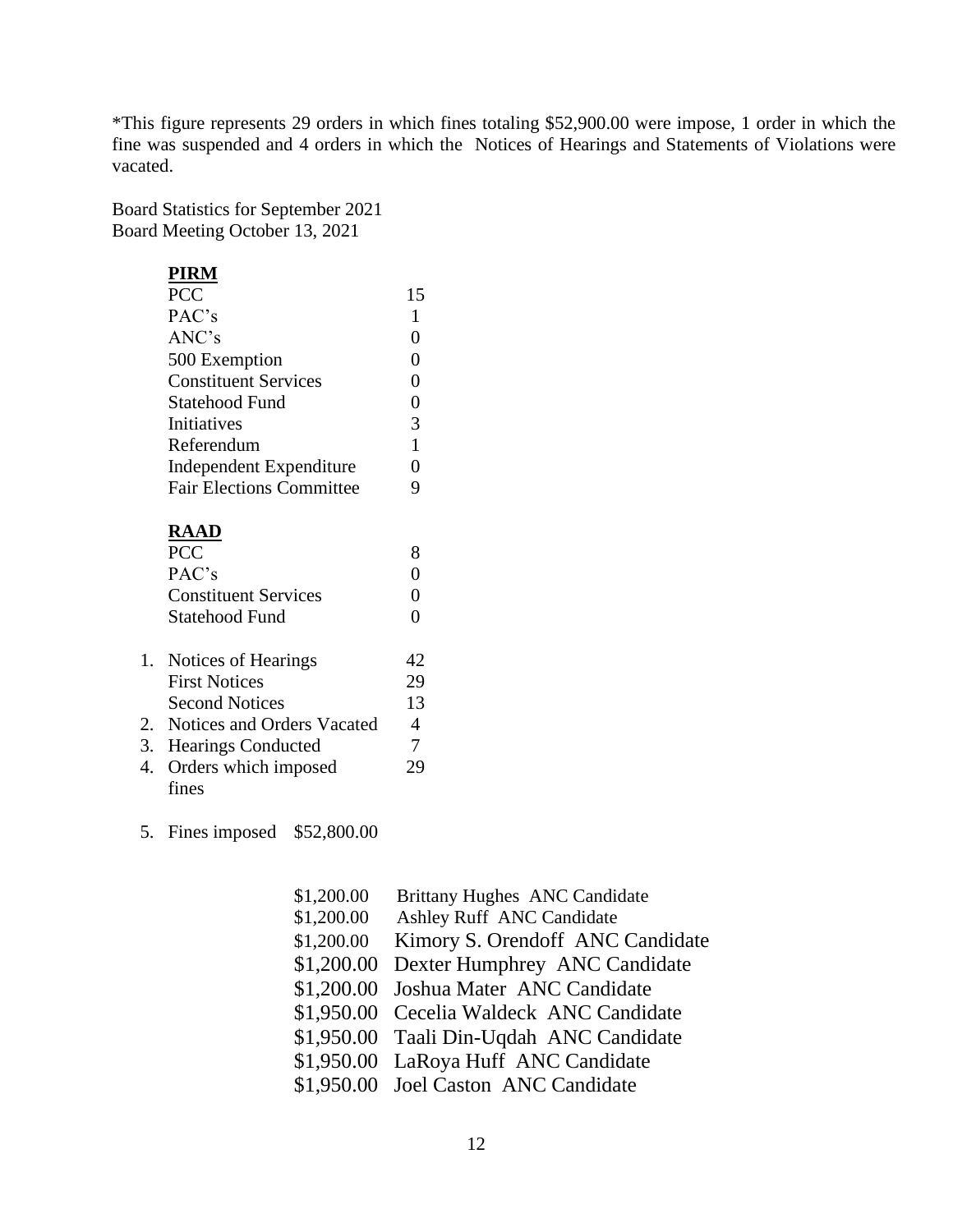- \$1,950.00 Wendell Felder ANC Candidate \$1,950.00 Matthew Sampson ANC Candidate \$1,950.00 Bruce Jones ANC Candidate \$1,950.00 Regina Pixley ANC Candidates \$1950.00 Justyn Inman ANC Candidate \$1,950.00 Moses Smith ANC Candidate \$1,950.00 Deborah Thomas ANC Candidate \$1,950.00 Karlene Armstead ANC Candidate \$1,950.00 Kendall Simmons ANC Candidate \$1,950.00 Ellen Armstead ANC Candidate \$1,950.00 Mustafa Abdul Salaam ANC Candidate \$1,950.00 Dolores Bryant ANC Candidate \$1,950.00 George Reid ANC Candidate \$1,950.00 Karen Settles ANC Candidate \$1,950.00 Victor Horton ANC Candidate \$1,950.00 Terri Acker ANC Candidate \$1,950.00 Kadijah Watson ANC Candidate \$1,950.00 Evelyn Hudson ANC Candidate \$1,950.00 Christopher Hawthorne ANC Candidate \$1,950.00 Rhonda Edward-Hines ANC Candidate Fines Collected  $$2,250.00$ 
	- 1. \$200.00 installment on a \$1,000.00 fine imposed against the Candidate and the Treasurer of the Patrick Kennedy for Ward 2 2020, Special Election, Principal Campaign Committee.
	- 2. \$2,050.00 John Fanning for Ward 2, 2020.
- 6. Investigations completed 0 Orders issued
- 7. Petitions for Enforcement 0
- 8. Outstanding Fines To be Determined\*

### LIST OF OPEN OCF INVESTIGATIONS

## September 2021

## NONE